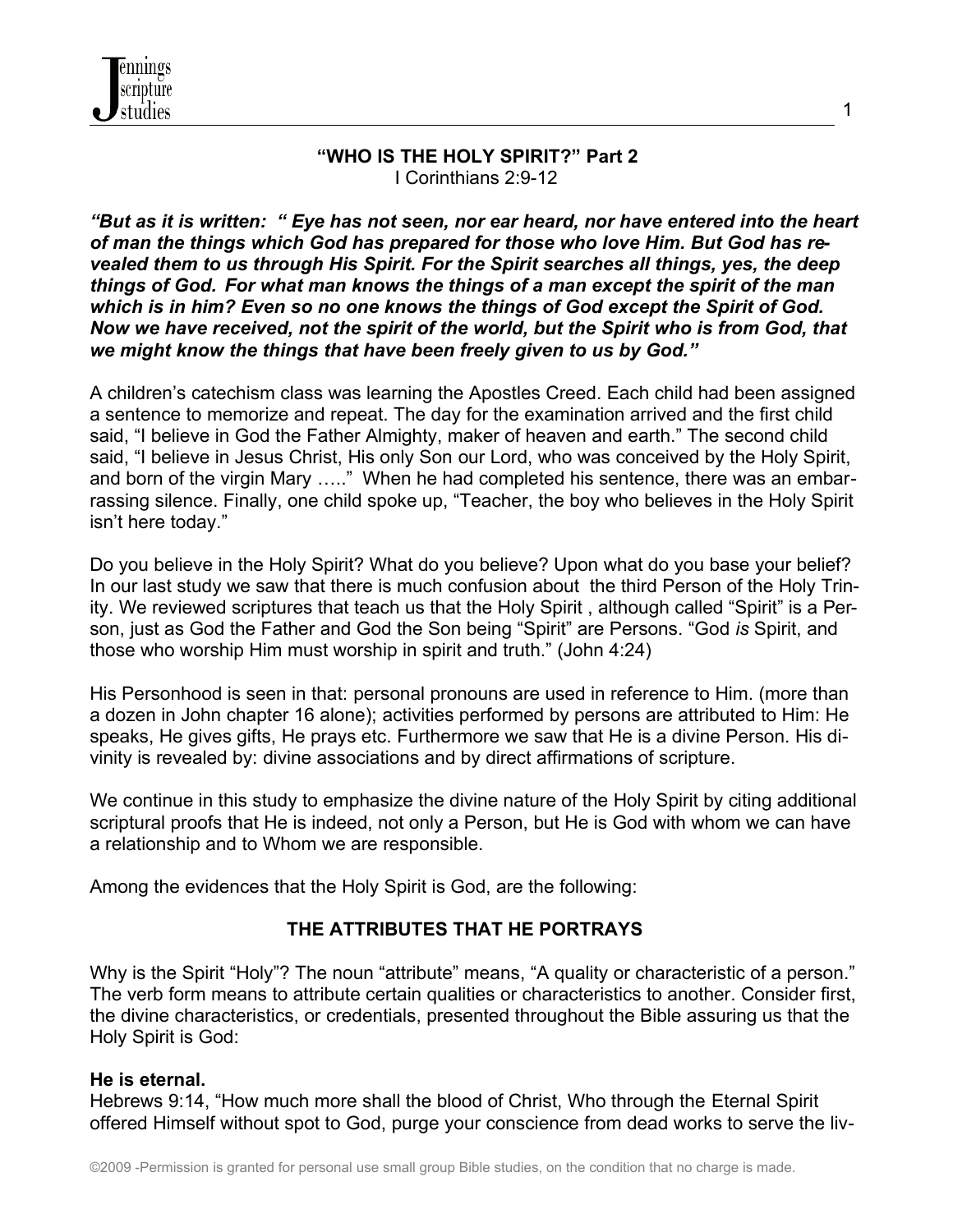ing God?" Only God is eternal. The Holy Spirit is presented in this verse as the Eternal Spirit. That is, He is God.

### **He is Omnipresent.**

Psalm 139:7-10, "Where shall I go from Thy Spirit? or where shall I flee from Thy presence?" "Omnipresence" means that the Holy Spirit is present everywhere. Only God is present everywhere. The devil does not possess this attribute. His demons are scattered everywhere but the devil himself is not personally everywhere.

**He is Omnipotent**. In Luke 1:35 "And the angel answered and said to her, "The Holy Spirit will come upon you, and the power of the Highest will overshadow you; therefore, also, that Holy One who is to be born will be called the Son of God." "Omnipotence" means all-powerful. "The power of the Highest" is the Holy Spirit. His all-powerfulness is evidence that He is God.

## **He is Omniscient**.

I Corinthians 2:9-12 - "But as it is written: " Eye has not seen, nor ear heard, nor have entered into the heart of man the things which God has prepared for those who love Him*.* But God has revealed them to us through His Spirit. For the Spirit searches all things, yes, the deep things of God. For what man knows the things of a man except the spirit of the man which is in him? Even so no one knows the things of God except the Spirit of God. Now we have received, not the spirit of the world, but the Spirit who is from God, that we might know the things that have been freely given to us by God."

"Omniscience" means having all wisdom. The Holy Spirit is called "the Spirit of wisdom and understanding" – here is the complete statement: "The Spirit of the LORD shall rest upon Him, The Spirit of wisdom and understanding, The Spirit of counsel and might, The Spirit of knowledge and of the fear of the LORD." (Isaiah 11:2) This verse exudes omniscience! Only God is all-wise; the Holy Spirit is God!

The Holy Spirit possesses the four distinctly divine attributes: eternity, omnipresence, omnipotence and omniscience. These are unique attributes of God alone.

**ILLUST.** I was teaching this truth and a member of the class said afterward, "I did not know that about the Holy Spirit and that bothers me. I did not know that it was He Who is living in me." I replied, "It should bother us to the point of humbling us and causing us to yield ourselves more fully to Him."

Consider other evidences that He is God by concentrating upon:

# **THE ACTIONS THAT HE PERFORMS**

The Holy Spirit performs distinctively divine works. Scriptures confirm that:

## **He Is Active In Creation.**

In Genesis 1:1,2 & 7 - "In the beginning God created the heavens and the earth. The earth was without form, and void; and darkness was on the face of the deep. And the Spirit of God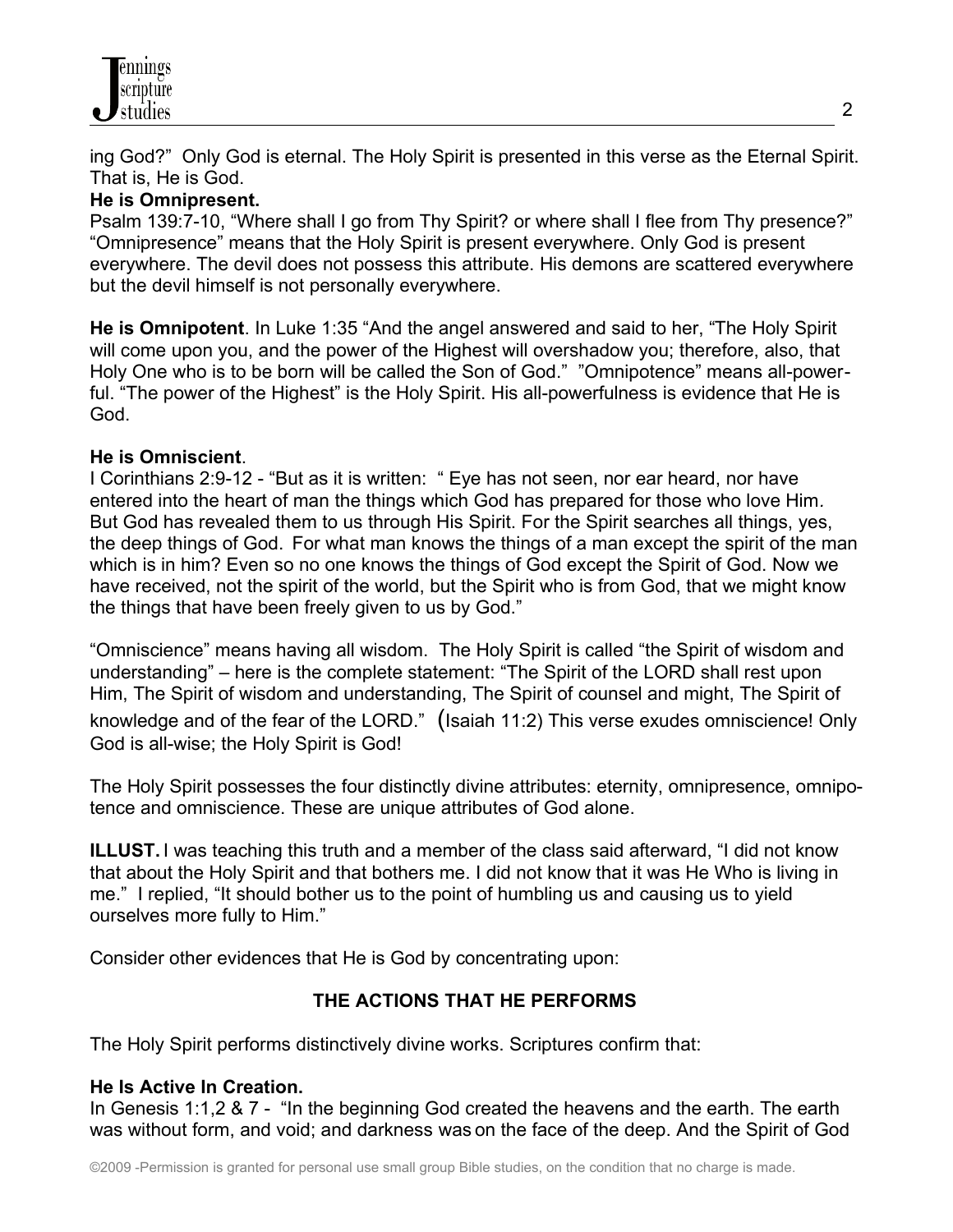was hovering over the face of the waters…… And the LORD God formed man of the dust of the ground, and breathed into his nostrils the breath of life; and man became a living soul."

Job recognized that the Holy Spirit was the agent of that life. He said, "The Spirit of God has made me, and the breath of the Almighty gives me life." (Job 33:4)

The psalmist acknowledged the creative acts of the Holy Spirit in Psalm 104:25 & 30 - "This great and wide sea, in which are innumerable teeming things, living things both small and great ….. You send forth Your Spirit, they are created."

These and other scriptures acknowledge the creative activities of the Holy Spirit showing that He is indeed God.

### **He Is Active In Regeneration**.

John 3:4-8 – "Nicodemus said to Him, "How can a man be born when he is old? Can he enter a second time into his mother's womb and be born?" Jesus answered, "Most assuredly, I say to you, unless one is born of water and the Spirit, he cannot enter the kingdom of God. That which is born of the flesh is flesh, and that which is born of the Spirit is spirit. Do not marvel that I said to you, 'You must be born again.' The wind blows where it wishes, and you hear the sound of it, but cannot tell where it comes from and where it goes. So is everyone who is born of the Spirit."

This classic conversation between Jesus and Nicodemus is used more often to underscore the necessity of the new birth: "You must be born again." However, it is also a strong confirmation of the divinity of the Holy Spirit Who is the Agent of the new birth.

## **He Is Active In The Incarnation**.

Matthew 1:18 - "Now the birth of Jesus Christ was on this wise: When as his mother Mary was espoused to Joseph, before they came together, she was found with child of the Holy Spirit."

In this most mysterious invasion of earth by the Lord Jesus, coming as an embryo formed in the womb of the Virgin Mary, the Holy Spirit is seen as activating the process. None but God could have and would have performed such a wonder!

## **He Is Active In Resurrection.**

Romans 8:11 - "If the Spirit of Him that raised up Jesus from the dead dwell in you, He that raised up Christ from the dead shall also quicken your mortal bodies by His Spirit that dwells in you."

Here again, in a most dramatic display of divine power, we see the Holy Spirit operative in raising from the dead the crucified and buried Savior! *And*, we have the promise that He, the Holy Spirit will raise believers bodies from the grave. How can He do that? Because He is God!

## **He Is Active In Inspiration.**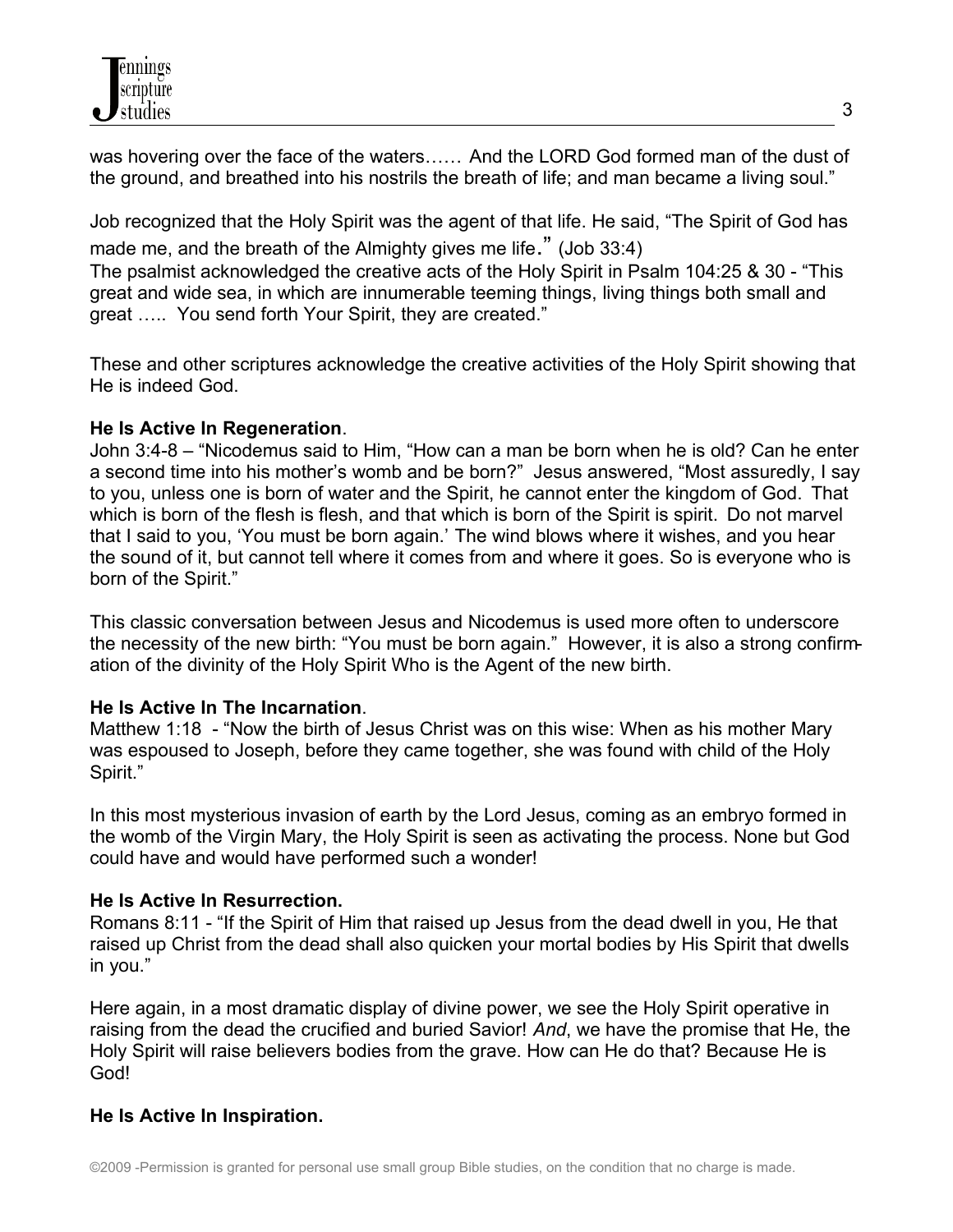II Peter 1:19-21 – "And so we have the prophetic word confirmed, which you do well to heed as a light that shines in a dark place, until the day dawns and the morning star rises in your hearts; knowing this first, that no prophecy of Scripture is of any private interpretation, for prophecy never came by the will of man, but holy men of God spoke as they were moved by the Holy Spirit."

The book that we have with the words, *Holy Bible*, inscribed on the cover, is indeed the Holy Bible because its Author, the Holy Spirit, is divine.

We have seen that the Holy Spirit exercises divine activity in creation, regeneration, incarnation, resurrection and inspiration to mention some of His activities in which He is involved. How can anyone, therefore, successfully deny that He is God?

# **THE APPELATIONS THAT HE POSSESSES**

Although the Holy Spirit's attributes and His activities clearly demonstrate that He is God, the plainest proofs that one can give of His divinity, I suppose, are the names which He possesses – the appellations ascribed to Him. Some of them are:

- the Holy Spirit (Luke 11:13);
- $\bullet$  the Holy Spirit of promise (Ephesians 1:13);
- $\bullet$  the Spirit of God (1 Cor. 3:16);
- $\bullet$  the Spirit of Jehovah (Isaiah 11:2);
- $\bullet$  the Spirit of the Lord Jehovah (Isaiah 61:1-3);
- the Spirit of the living God (2 Cor. 3:6);
- $\bullet$  the Spirit of Christ (Romans 8:9);
- $\bullet$  the Spirit of Jesus (Acts 16:6,7);
- the Spirit of Jesus Christ (Philippians 1:19);
- $\bullet$  the Spirit of his Son (Galatians 4:6);
- $\bullet$  the Spirit of holiness (Romans 1:4);
- $\bullet$  the Spirit of truth (John 14:17);
- $\bullet$  the Spirit of wisdom & understanding (Isaiah 11:2);
- the Spirit of the fear of the Lord (Isaiah 11:2);
- the Spirit of life (Romans 8:2);
- $\bullet$  the Spirit of grace (Hebrews 10:29);
- the Spirit of glory (1 Peter 4:14);
- the eternal Spirit (Hebrews 9:14).

When we survey the names given to the Spirit in Scripture, we get a clear sense of His divine nature. Don't you want to know Him better? We can and it is my desire that as a result of these messages we will get to know Him better.

# **CONCLUSION**

What is our response to these truths? There are basically two alternatives:

- *We can give mental assent to the divinity of the Holy Spirit* and yet live our lives in our own